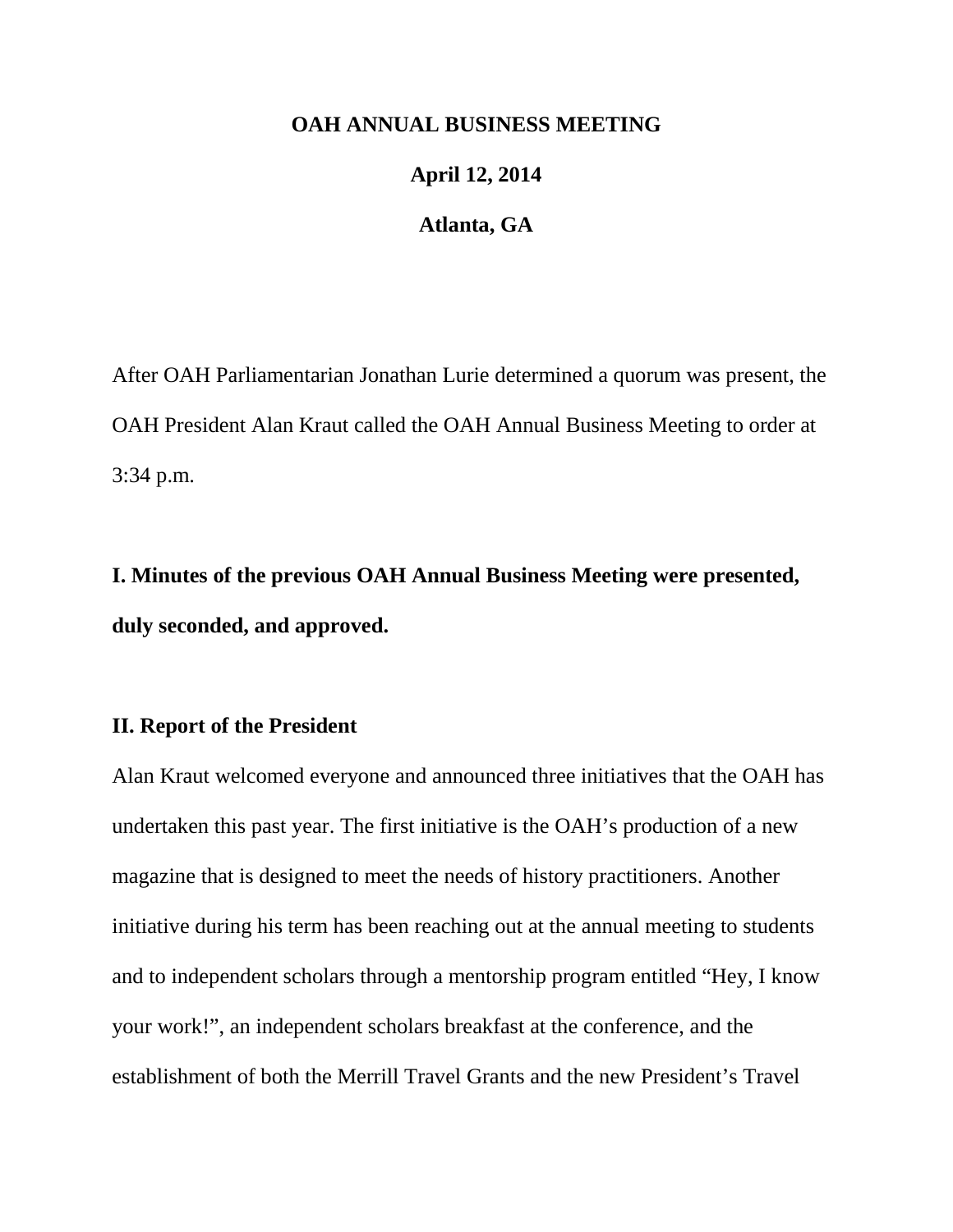Fund. The third project this past year increased the OAH's Washington, DC, profile by establishing a Research and Government Committee with a Washington, DC, liaison and deputy liaison. Kraut thanked the program and local resource committee, as well the staff (especially Kathy Finley, Nancy Croker, Hajni Selby, Beth Marsh, Kara Hamm, and Michael Regoli) for all their hard work and help this past year.

#### **III. Report of the Treasurer**

OAH Treasurer Jay Goodgold noted that the OAH is once again on target to have a balanced budget for the 2013–2014 fiscal year. Barring any unforeseen circumstances, the OAH will have a slightly larger operating surplus this year than it did last year. Moreover, the OAH has presented a balanced budget for the 2014– 2015 fiscal year. Goodgold noted that no monies from the OAH's reserve fund will be used on an operating basis unless approved by the OAH Finance Committee. Over the past year, we hired a new membership director, and her work has greatly helped stabilize and help improve the level of the OAH membership. The Distinguished Lectureship Program is slowly recovering from the loss of the Teaching American History grants, and the National Park Service Collaborative program remains very active and a vital part of OAH's mission. Goodgold noted that the OAH will continue to closely monitor the finances of these two important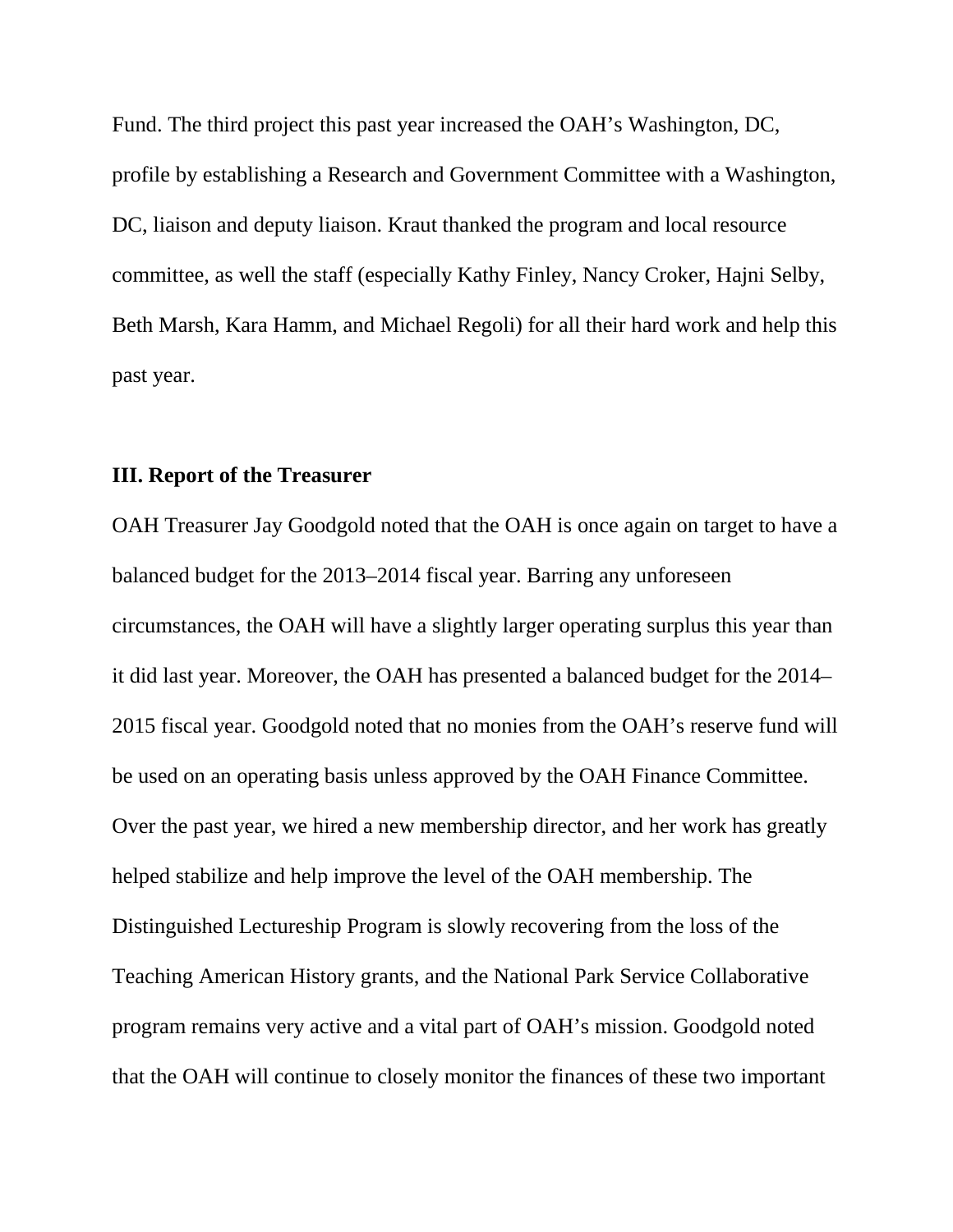contributions to the OAH mission. He added that the new magazine (of which a preview issue was given to conference attendees) holds great potential for attracting advertisers and new members to the organization. Most importantly, the magazine went through a very vigorous financial review by the OAH, and its inclusion in the budget does not alter the organization's balanced budget. Goodgold noted that the Oxford University Press' relationship with the OAH remains a critical element for the organization's financial stability. Oxford has taken several steps to improve its relationship with the OAH, including added communication on a quarterly basis with OAH staff and a revised and augmented contract. Googold noted that the OAH's investments are with Indiana University Foundation and that he is pleased with the management of those funds.

## **IV. Report of the Executive Director**

OAH Executive Katherine Finley thanked everyone including the board, the staff, sponsors, exhibitors, and attendees for making this a great meeting. She noted that her initial inclination in presenting her annual report was to compare the OAH to the 1970s Oldsmobile slogan, "It's not your father's Oldsmobile." However, upon further investigation, she discovered that would be a bad idea since that ad campaign, in an attempt to attract younger buyers, ended up alienating loyal customers and may have been one of the reasons for Oldsmobile's failure.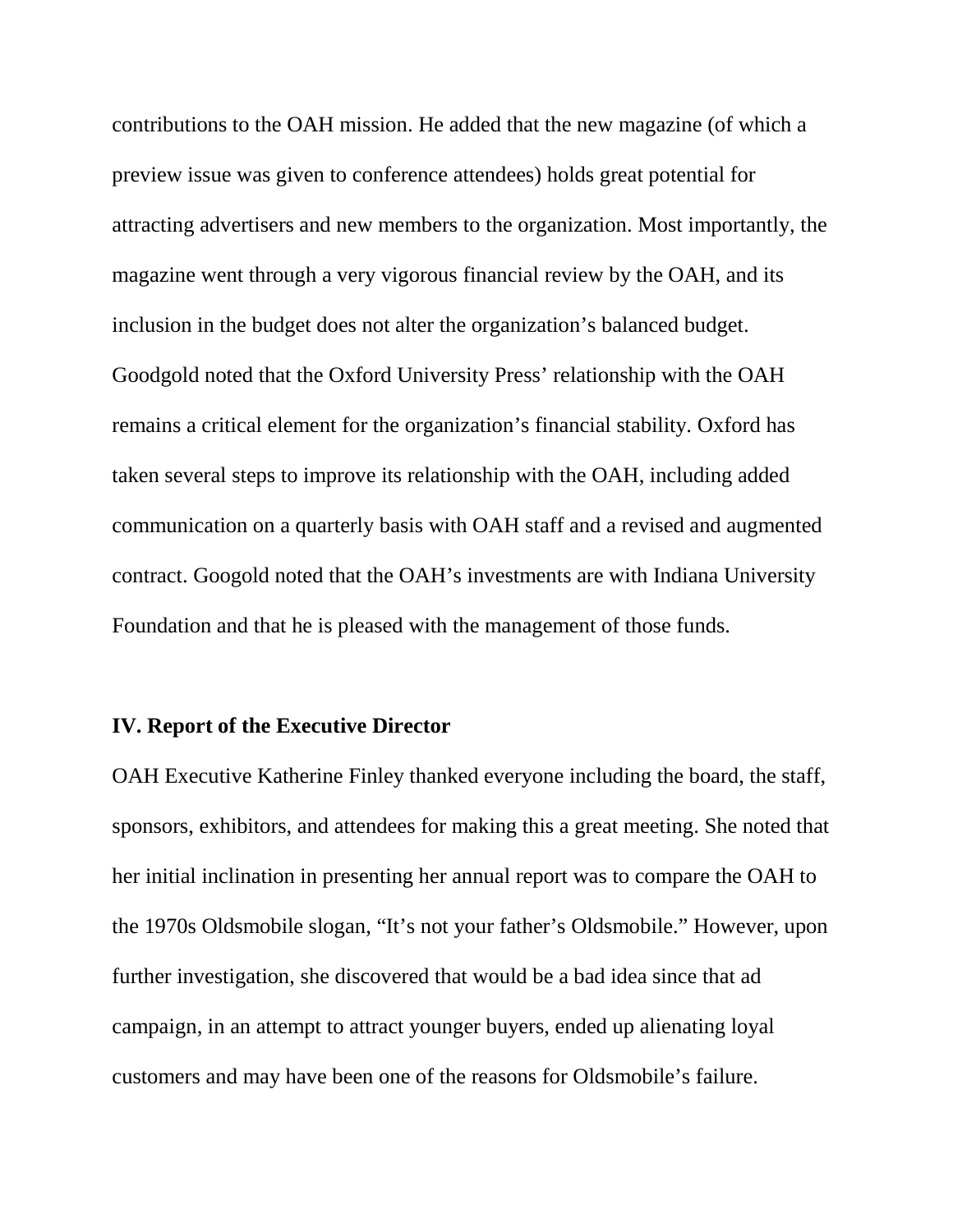Finley noted that the OAH is not the same professional organization that it was many years ago and like Oldsmobile has focused on attracting a new generation of historians. However, she assured everyone that unlike Oldsmobile, the OAH realizes that the mainstays of the organization are its loyal members and its signature programs. She thanked the many long-standing members of the organization.

During the past several years, OAH has strengthened its publications and programs, which in turn has strengthened its finances. The *Journal of American History* is more respected than ever and now reaches a total of 4,111 institutions in 62 countries, which is up from 3,428 two years ago.

This year's annual meeting, managed by OAH's new Director of Meetings Hajni Selby, is also bigger and better than ever. The OAH had a record number of papers (over 400) and a record number of panels (over 200); the plenary sessions and activities on the Freedom Summer received national attention. She reported that a total 1,876 individuals attended this year's annual meeting.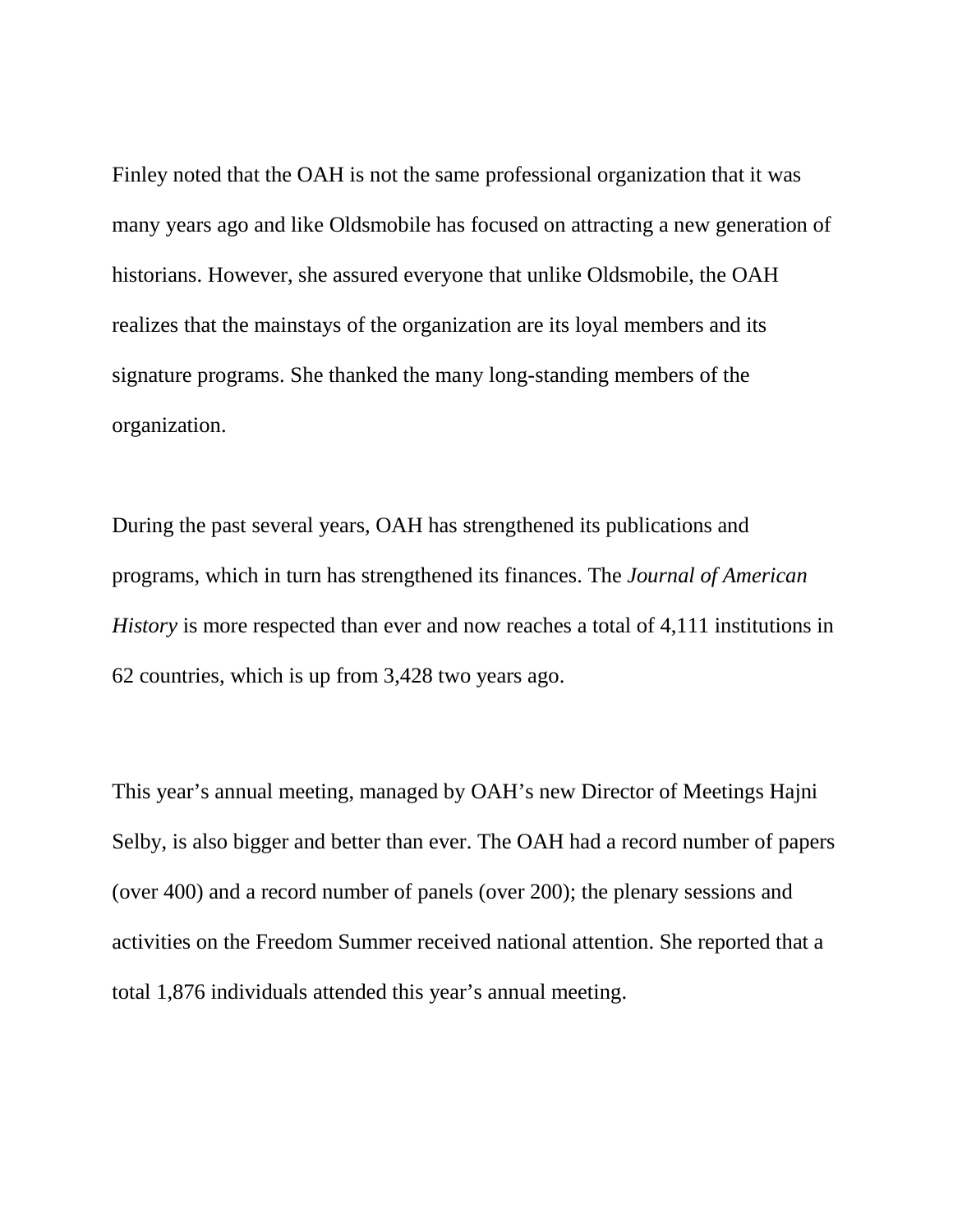The Distinguished Lectureship Program is recovering slowly after the end of the Teaching American History Program. A record 66 new lecturers were added this past year, and the entire program has a total of approximately 469 lecturers representing over 80 subject areas. Finally, the OAH manages a total of 38 different projects with the National Park Service, in which our historians provide guidance to major national park sites in their interpretation and presentation of American history.

To build loyalty and provide quality services, programs and publications, however, Finley emphasized that the OAH needs to make sure the organization is financially sound. Last year, the organization had a surplus of \$45,063 and for the fifth year in a row, the OAH is anticipating an operating surplus.

Finley noted that the OAH wants to provide valuable services, programs, and publications to the next generation of American historians. A new membership director joined the OAH staff in August—Beth Marsh—who has a PhD in American history. She has been busy preparing a marketing plan for the organization and is trying to expand the organization's reach and market to new groups but also keep the current members. At the end of the 2012–2013 fiscal year,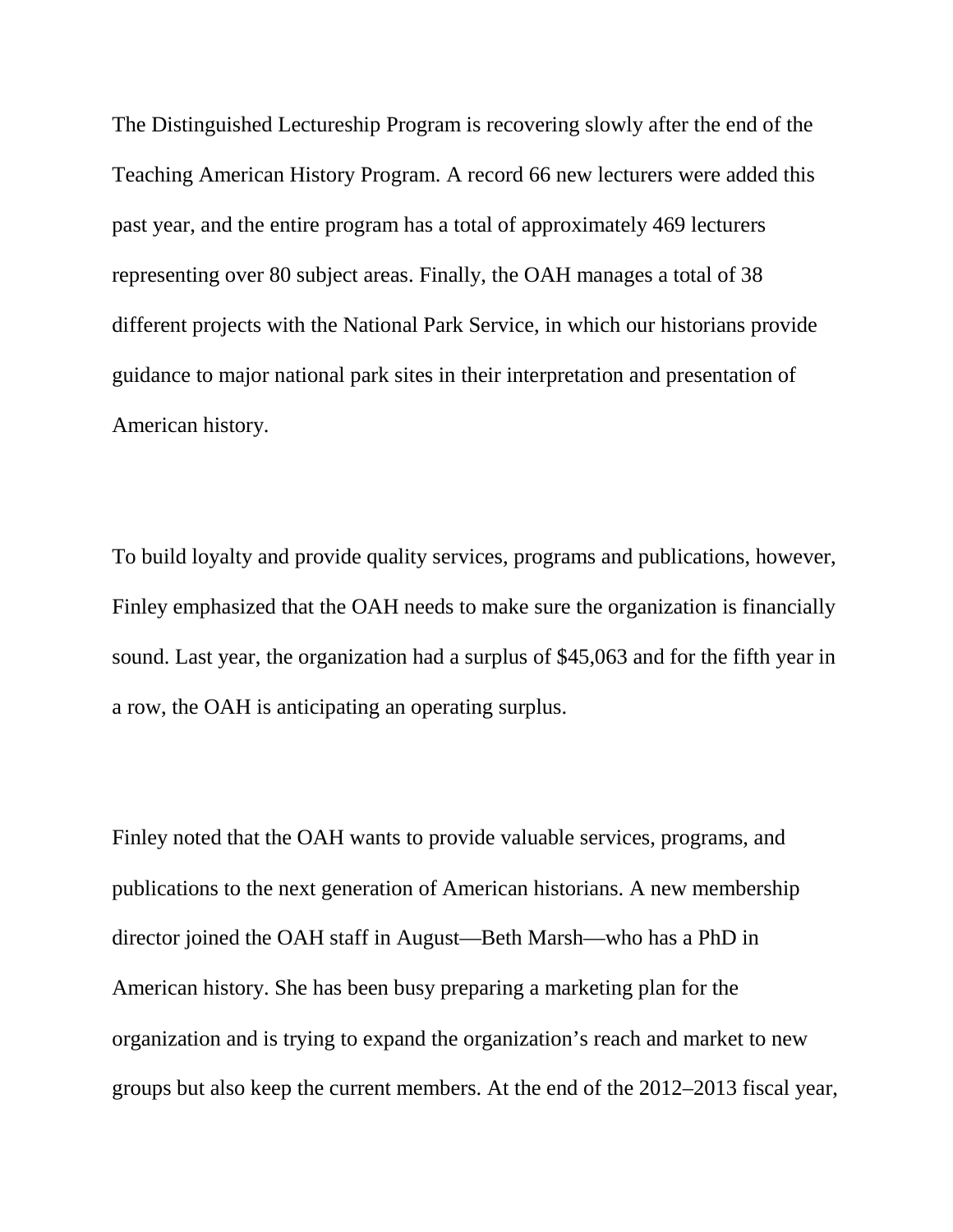membership was up from 7,706 to 7,839. In November, 2013 the OAH had 8,122 members for the first time in many years.

Although membership is down slightly this year, Finley emphasized that the year is not over and that with the introduction of a new magazine, she believes that membership numbers will climb above 8,000. The new OAH magazine will be a magazine for historians of American history, whether they are tenured university professors, community college professors, adjunct instructors, graduate students, K–12 teachers, National Park Service professionals, or museum curators. The magazine will go to all members. If the sale of advertising is any indication of how interesting the new magazine is, the OAH already has sold more advertisements in the preview issue than in the entire last year of the *OAH Magazine of History*. Meanwhile, the OAH continues to communicate with members via the print newsletter, *Outlook,* and its e-newsletter (which has an open rate of 37%, much higher than the average open rate for e-newsletters).

The OAH also has introduced a number of new benefits and established new travel funds and prize funds. She suggested that OAH members read the OAH Annual Report online for a full listing of the organization's achievements in the past year.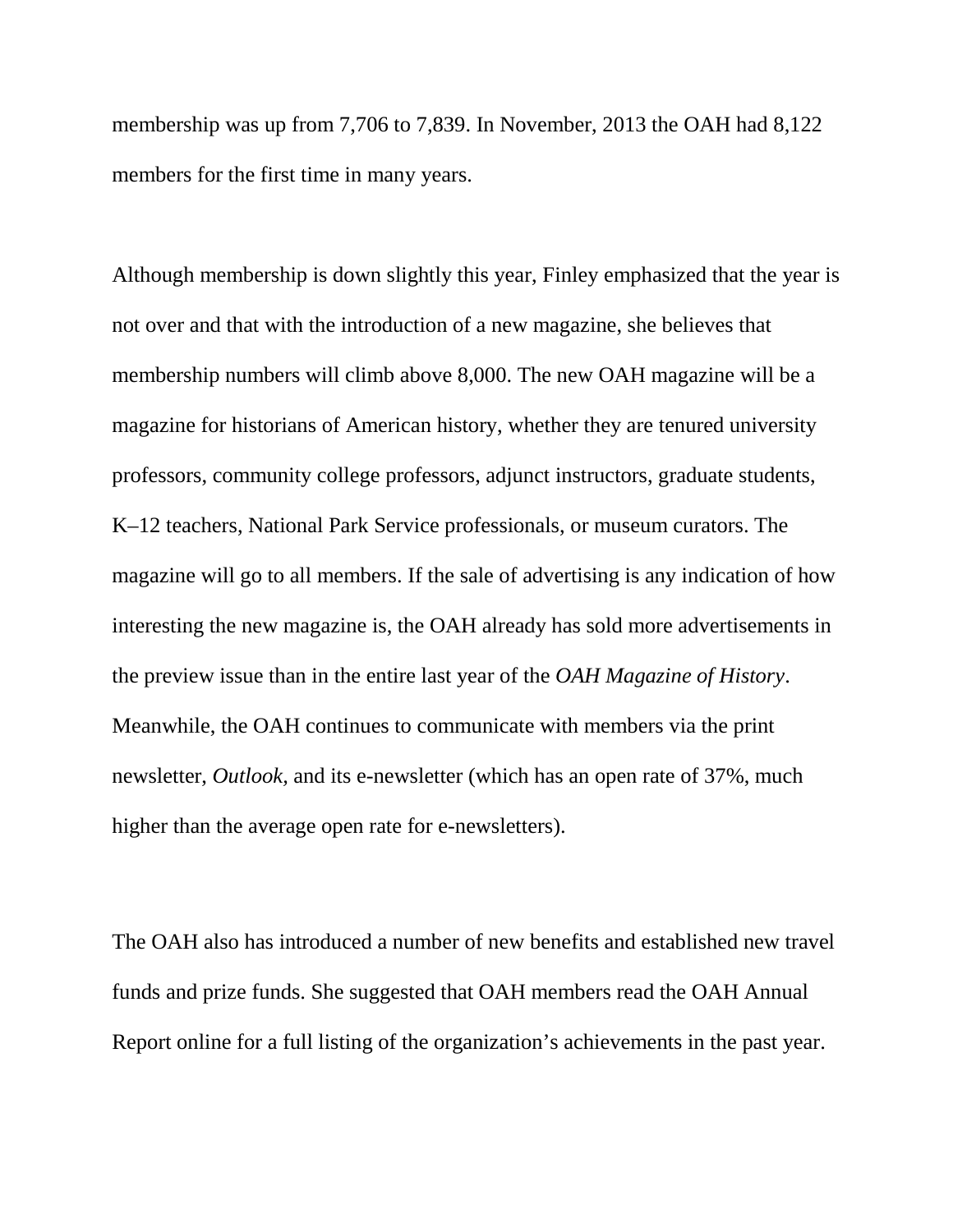Finley concluded that the OAH has built upon the strong base of the organization and remains the leading academic association in American history with the strong *Journal of American History*. To add to these successes, the OAH leadership and staff are trying to make this an association that young people and those new to the profession will value and trust so that the young people joining today will be the distinguished members of tomorrow.

### **V. Report of the Executive Editor**

Executive Editor Edward Linenthal has noted that he has been with *The Journal of American History* for nine years and will be retiring at the end of 2016 and has the same excellent staff that he had when he started. Linenthal noted that the *JAH*  published its first review essay in a new section, "Metagraph: Innovations in Form and Content," in the December 2013 issue. Etienne Benson's article in this same issue, "The Urbanization of the Eastern Gray Squirrel in the United States" received attention on various blogs and was the subject of one of the *JAH*'s quarterly podcasts. In the year ahead the *JAH* staff is delighted to be working with three superb contributing editors, Kelly Lytle Hernández, Khalil Muhammad, and Heather Thompson, on the next special issue, scheduled for June 2015, "Historians and the Carceral State." The *JAH* is also planning several state-of-the-field essays,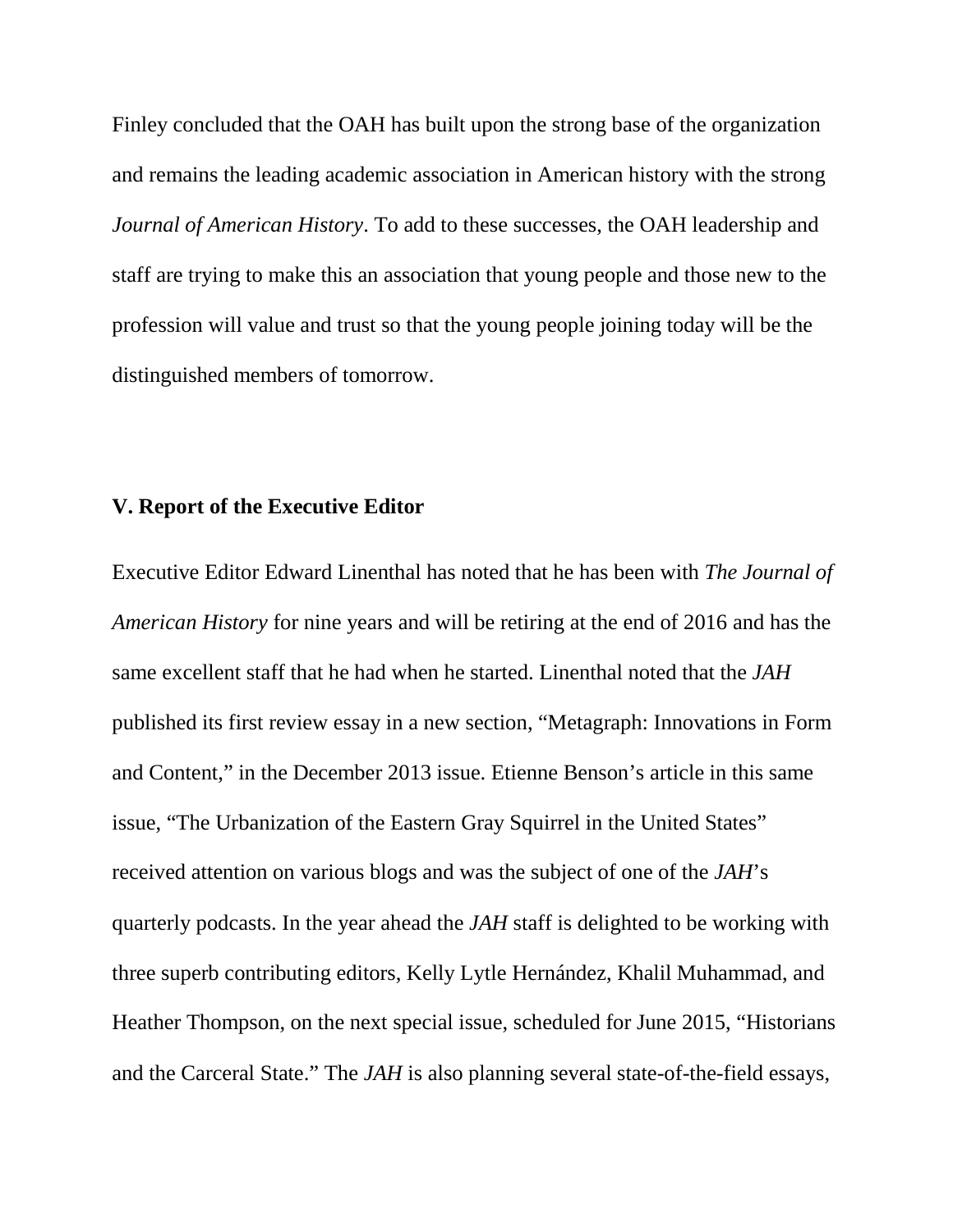on lynching history, food studies, and Michael Kazin has agreed to write an essay focusing on the 50 years of JFK studies. The Interchange for September 2014 is "The History of Capitalism," and they already have the topic and a list of colleagues who will be invited for the September 2015 Interchange, which will be on the United States and World War I. Linenthal concluded by thanking the international editors, the contributing editors, the editorial board, and the staff, who have done a superb job and make any editor look good

#### **VI. Report of Nominating Board**

Past President Alice Kessler-Harris gave the Nominating Board Report for Linda Gordon (Chair of the Nominating Board). She noted that they have nominated Ed Ayers, President of the University of Richmond, as the Vice President (who will take office after the 2015 Annual Meeting). The Nominating Board was operating under new rules that were designed to diversify the nominations. Kessler added that no one from an institution represented by present Nominating Board members can be nominated for the Executive Board. She encouraged members to volunteer to be on committees, which can be done on the OAH Web site, and she will encourage OAH staff to make that option more prominent.

### **VII. Old Business – None**